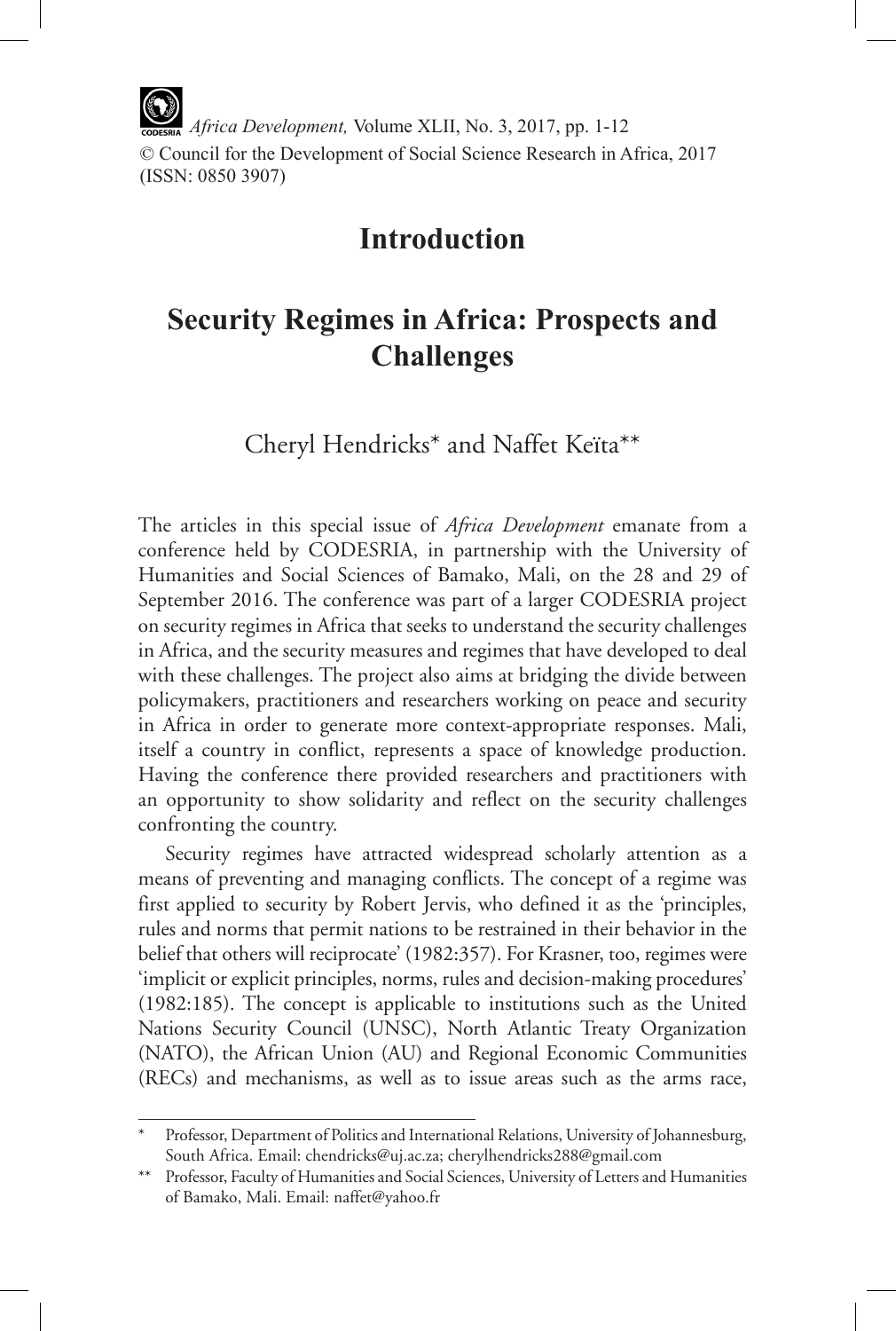illicit drug trafficking and violent extremism. There has been a broadening in the conceptualization of the nature and functioning of security regimes to include both formal and informal institutions, and to areas of cooperation at international, regional, national and local levels. For example, regional security mechanisms such as the Multinational Joint Task Force (MNJTF) to combat Boko Haram, vigilante groups and other forms of community-based security provision are all discussed as forms of security regimes.

African scholars have paid particular attention to the AU's Peace and Security Architecture (APSA) and to the security organs within RECs. Franke (2010) described Africa's security architecture as multi-layered, 'polycentric' and 'a system of decentralized collective security'. The rise in violent extremism and transnational crime on the continent has added to the proliferation of regional and community-based security arrangements; the articles in this issue are largely concentrated on these formations. These articles raise the often asked and still pertinent questions. Whose security are we referring? What do we mean by security? What are the security challenges on the continent? What are the strengths and weaknesses of the security regimes and how have they dealt with violent extremism? How can we create greater peace, security and dignity for all in Africa?

#### **From State Security to Human Security and Back Again?**

The discourse on peace and security has gone through multiple conceptual shifts, from security centred on states and acquired through a build-up of the means of coercion, to that of security as centred on people and communities and defined by the ability to exercise choice, and live without fear or want and in dignity, commonly referred to as the human security perspective. The latter conceptualization developed in a changed post-Cold War conflict context in which many countries had descended into civil war. Security in this context, it was argued, was to be achieved through addressing the human security challenges that emerge from a lack of political and economic development, and environmental and other social factors (crime, gender inequality and so forth). The human security paradigm has always been contested by International Relations scholars, who have deemed it too elastic and incoherent, and by states, which have found it difficult to operationalize, and prefer to retain, strengthen and employ their instruments of coercion to protect themselves. It is now commonly accepted that both state and human security are necessary for peace to prevail. But although the discourse has increasingly shifted towards human security, the practice has remained that of state-centred security through the use of military force.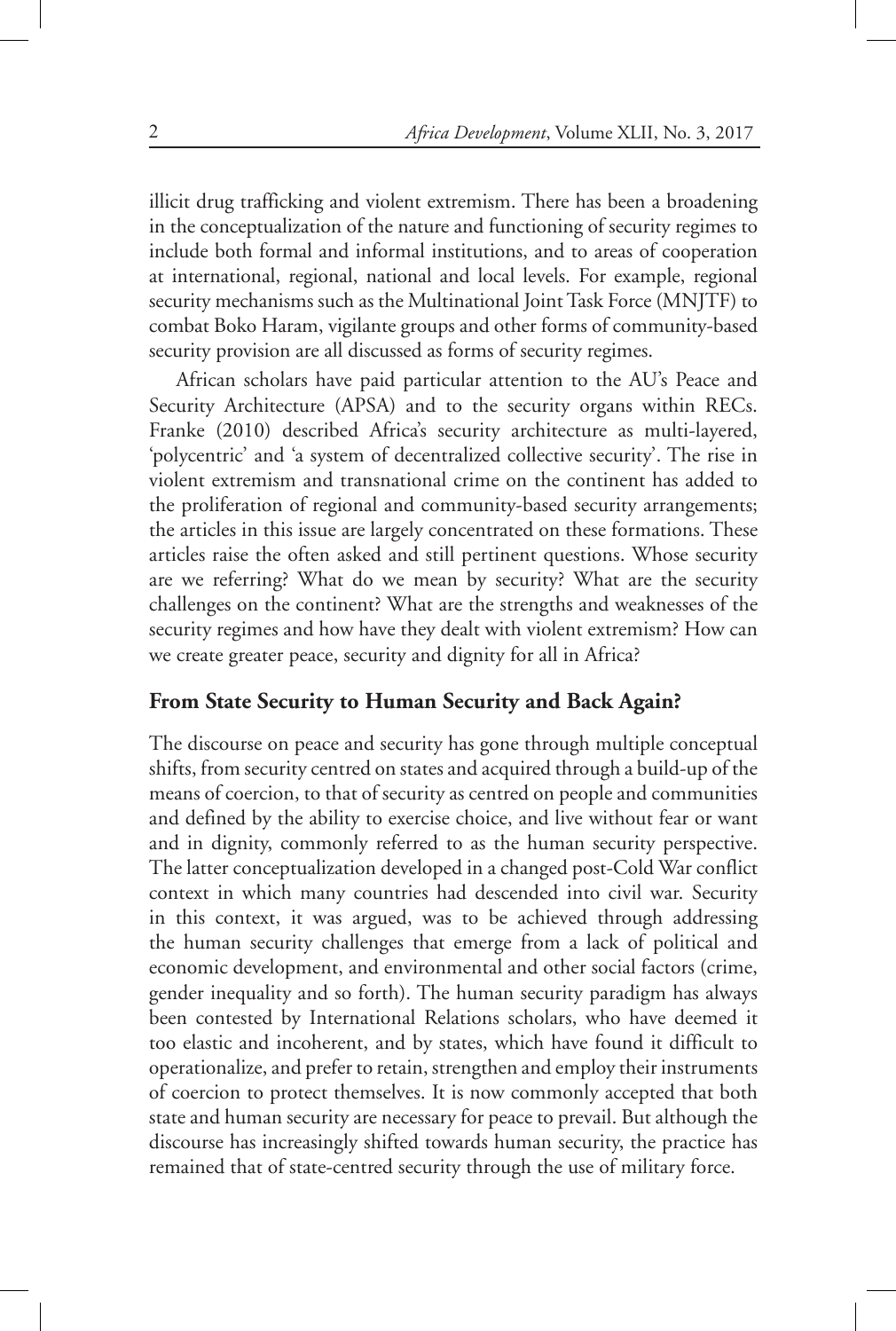The formation of the AU itself in 2002 represented a shift from statecentred security to a more human security-oriented approach. Tieku contends that the formation of the AU was informed by three major issues: 'security threats, underdevelopment and the impact of international, political and economic forces'; and that it came in the wake of the Kampala Movement, which generated a 'set of principles on security, stability development and cooperation in Africa' (2007: 28). A human security approach is embedded in the Constitutive Act of the AU (African Union 2001), which provides for intervention in the affairs of member states to 'prevent war crimes, genocide and crimes against humanity' to protect people against state-perpetrated violence. RECs such as the Economic Community of West African States (ECOWAS), the Southern African Development Community (SADC) and the Intergovernmental Authority on Development (IGAD) have also incorporated a human security perspective into their policy frameworks. However, the dominant forms of response to conflict by these security regimes have been through conventional, largely militarized, methods. This has increasingly become the case in the response to the rise in violent extremism perpetrated by groups such as Boko Haram, al-Shabaab, Ansar Dine, Ansar al-Sharia and others. Although these responses may bring quick wins, they are like applying a band-aid to a deep wound: a temporary measure that will not resolve the fundamental problem of the patient. It is therefore important that we understand the nature of the security challenges, as well as the strengths and limitations of the formations that have been constituted to address these challenges, and begin to think anew about how to meaningfully address the underlying problems that give rise to the varied forms of conflict we have experienced on the continent.

#### **Causes of Conflict in Africa**

The causes of conflict are multiple and contested. Many authors have elaborated on these causes and on those that are specifically fuelling violent extremism (Alao 2013; Botha 2015; Crenshaw 1994; Forest and Giroux 2011; Ikelegbe and Okumu 2010; Mamdani 1996, 2009; Mbembe 1992; Mkawandawire 2008; Obi 2009; Reno 2011; Williams 2011). Paul Williams (2011) identified five ingredients of conflict on the continent: neo-patrimonialism, resource scarcity and resource abundance, sovereignty, ethnicity and religion. Others have sought to categorize the litany of causes through the prism of colonial legacies, weak/fragile states and security structures, political and resource governance, underdevelopment, political exclusion/marginalization, religious radicalization, human rights abuses and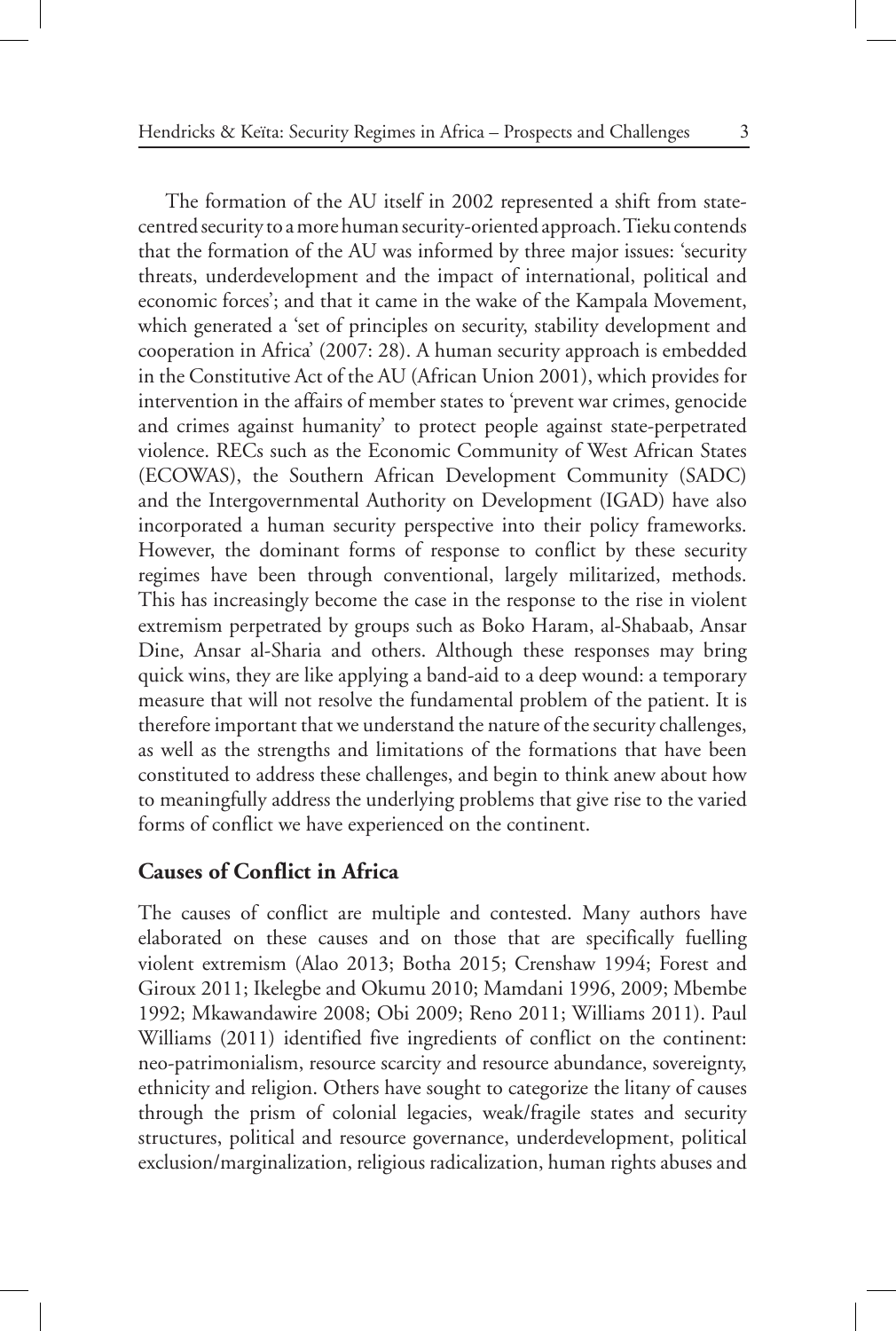environmental challenges; while feminists have highlighted the link between gender inequality and conflict (Caprioli 2005; Ekvall 2013).

Neo-patrimonialism (patron/client relations) is a dominant theme in explanations of African politics (used to explain conflict, weak states, lack of democratization, informalization of politics, corruption and so forth). The terms 'big men', 'bigmanity' and 'strong men' are all used to describe the patrons and kinds of state–society and interpersonal relations that are formed in these contexts. For Williams, 'the factionalisation of society that neopatrimonialism inevitably produces leaves them at a significant risk of instability' (2011:55). The seminal works of two African scholars – Peter Ekeh (1975) on the two publics and Mahmood Mamdani (1996) on the bifurcated nature of the African state – explained why this form of politics emerged in Africa. Ekeh argued that the 'civic public in Africa is amoral and lacks the generalized moral imperatives operative in the private realm and the primordial public' (1975:92). Furthermore, postcolonial elites simultaneously operate in the primordial and the civic publics and, since they have no allegiance or moral obligations to the state, they plunder it for the benefit of the primordial from which they get psychological security. In this dual structure 'duties are de-emphasised, whilst rights are squeezed out of the civic public' (Ekeh 1975:107). This, for Ekeh, explained the rise of ethnicity, state alienation and the ensuing corruption. Mamdani (1996) also brought attention to dualism and differential citizenship in the postcolonial African state to explain the lack of democratization.

The theme of neo-patrimonialism, which, in essence, seeks to posit an intrinsic wrong in the nature of African states, has had great resonance in the academic literature. It has generated a plethora of work on alternative networks, sources of power and personalized rule, and has been used to explain everything from poor governance to the lack of economic development (and has been widely critiqued as such). It is argued that the state is weakened through these sets of relations and is essentially seen as a means to an end; usually one of primitive accumulation. The state, in this context, becomes the sought-after prize to gain access to the vehicle of self-enrichment, hence the contestation for state power. The weakened state is then unable to deliver services, maintains itself through violence and intimidation, and sees its citizens begin to disassociate from it. This situation, it is argued, provides the breeding ground for dissent, rebel movements and/or violent extremism. Thus, the state – bifurcated/rentier/weak/fragile/collapsed – is itself in many instances the source of insecurity.

The 'resource curse' has been highlighted as another cause of conflict in many countries that rely on primary commodity exports in the form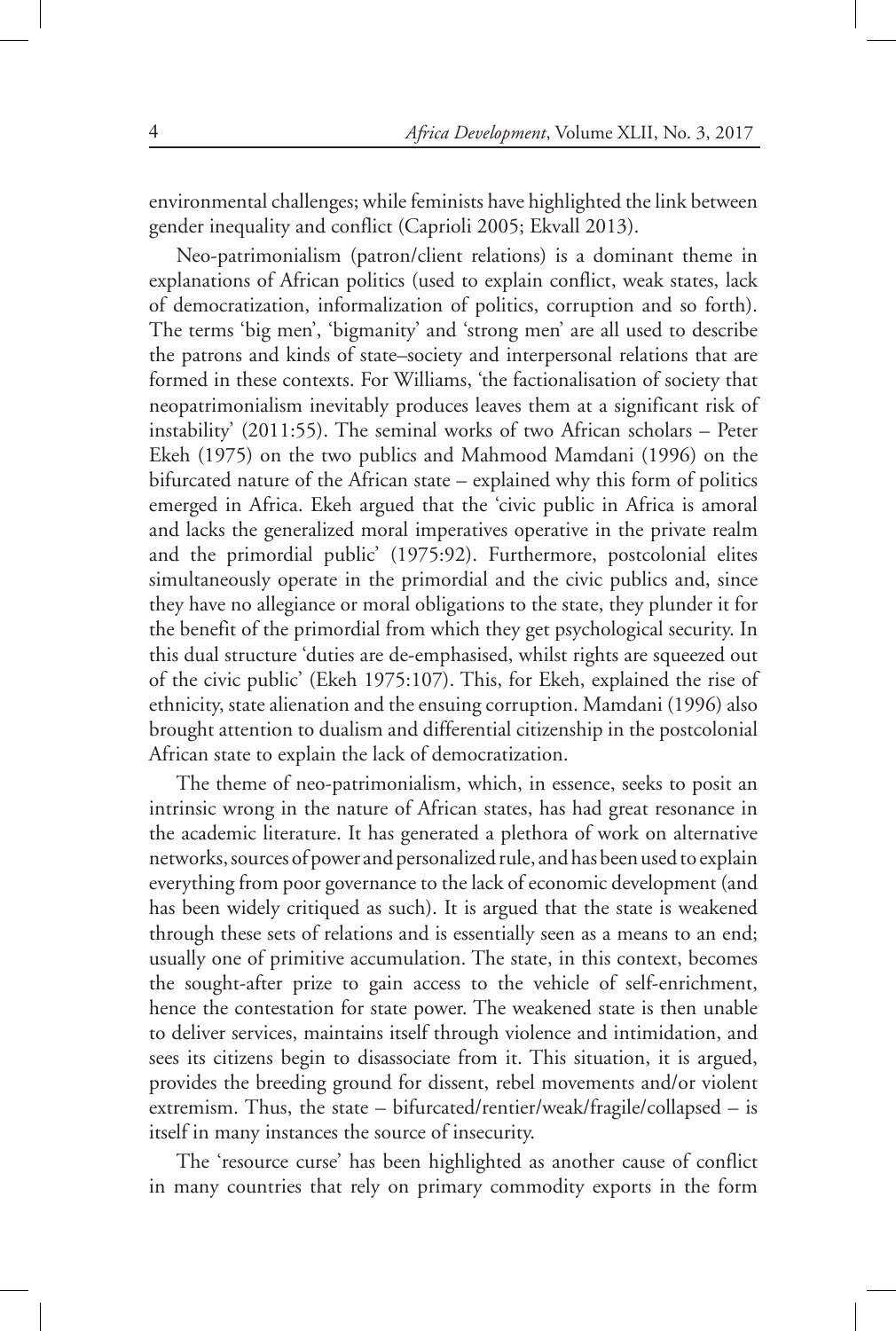of minerals (oil, gas, diamonds…). Many have challenged this perception, arguing that resources do not cause wars: it is the extractive nature of these states and their governance that 'are the crucial factors in elevating the risk of armed conflict' (Williams 2011:74). Resources do, however, sustain wars as they provide the 'opportunity structure' for them to continue.

Africa has various governance challenges, including: issues of marginalization, lack of development, pervasive poverty and unemployment, lack of democratization, leadership challenges, the inability to broadcast power or rule beyond the state capital; 'bigmanity' (Utas 2012); and the excesses and 'banality of affluence' of the elites in the postcolony (Mbembe 1992). Security challenges, such as the proliferation of non-state actors, the state not having a monopoly on the means of coercion, ineffective, partisan, unprofessional and unaccountable security providers, incomplete disarmament, demobilization and reintegration (DDR) and security sector reform (SSR) processes, the proliferation of small arms and light weapons, porous borders, and so forth, have all been forwarded as explanations for continued conflict.

Many conflicts have also been fought over the right to self-determination, more recent examples being Eritrea, Western Sahara, Cabinda (Angola), South Sudan and the Tuaregs in Mali and Niger, while the manipulation of ethnicity by elites has also been at the root of many conflicts. Religious fundamentalism, Christian and Muslim, is also linked to the rise in violent extremism, but this always has to be contextualized to explain the increase in fundamentalism itself. Many of the explanations of conflict in general, and violent extremism in particular, fall back on socio-economic deprivation and state repression explanations, such as economic marginalization, inequality, poverty, food and water insecurity, low human development, lack of human rights and state-sponsored violence. This list can obviously be extended. However, the point is not to provide an exhaustive list but to highlight the complexity of the challenges, their structural nature, and how they may vary across space, time and types of conflict.

Many of the conflicts are of a regional nature, with more than one state embroiled in the conflict; and violent extremism in particular manifests itself as transnational. The response has therefore been to establish regional institutions to deal with these challenges. For example, mechanisms such as the International Conference on the Great Lakes Region (ICGLR) and the MNJTF. The articles in this issue identify some of the strengths and weaknesses of the emerging security regimes.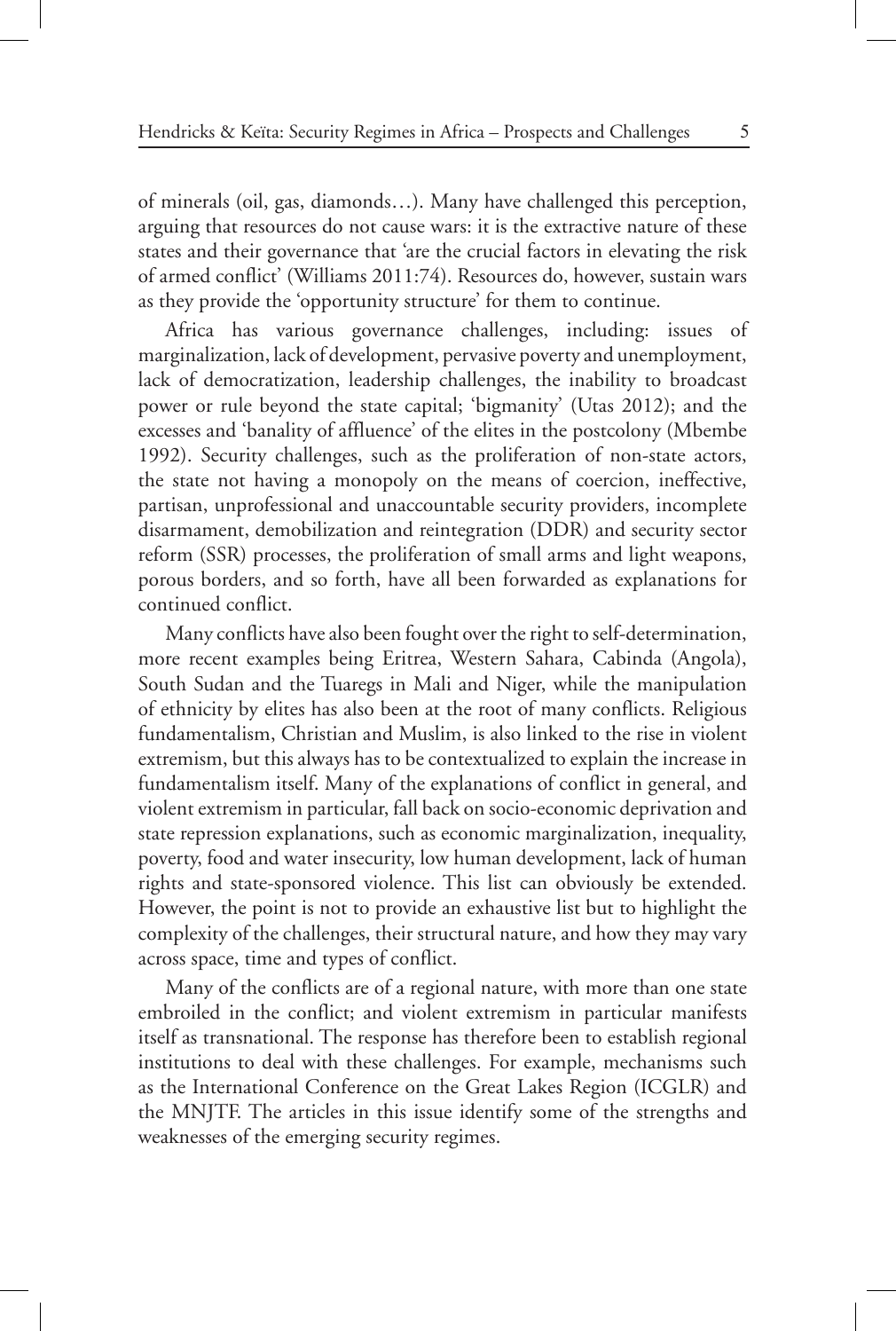### **Security Regimes as Response to Conflict Challenges**

The AU set itself the aim of creating an 'integrated, prosperous and peaceful Africa' through finding 'African solutions to African problems'. It has largely used the processes of peacemaking, peacekeeping and postconflict reconstruction to achieve this, and has relied heavily on the RECs and Mechanisms to be the building blocks of its peace and security architecture, most notably in the provision of peacekeepers for its standby force. Although the AU seems to have done well in terms of halving the number of conflicts on the continent, this has been short-lived, as we see the relapse of some states into conflict and the emergence of new conflicts. The level of violence associated with these conflicts resembles that of the 1990s. Many African countries also remain on the list of the world's most fragile states: eight out of the top ten are in Africa (World Bank 2015), while seven of the least peaceful countries in the world are located in the African continent (Institute for Economic and Peace 2016) and African countries continue to score low on the Human Development Index (UNDP 2015). As Africa deals with its old and new security challenges (climate change, rapid urbanization, the youth bulge) it is imperative that we reflect on the nature of our security regimes.

Ian Taylor's article employs a Gramscian analysis to reveal the hegemonic nature of liberal peacebuilding and posits liberal peace as a security regime. This, he contends, is achieved through a particular vision of positive peace that consists of 'liberal democracy; the growth of civil society; the promotion of liberal human rights and support for market liberalization'. All alternative narratives of peace have been emasculated and thus Africa has been unable to input into the construction of peace, and/or the continent's notions of peace have been sidelined. Taylor argues that liberal peace is part of a global attempt to promote capitalist restructuring in post-conflict societies. This project, however, has to confront the fact of an absence of hegemony in the postcolonial state that renders it unsustainable. Liberal peacebuilding, then, amounts to nothing but 'a virtual peace satisfactory to donors and external actors'. This analysis cautions us that our peacebuilding interventions do not address the needs of the continent and are not context appropriate; with the result being the high rate of relapse into conflict.

Horace G. Campbell's article analyses the 'dominance of the dollar' as one of the principal causes of global insecurity. He asks whose interests are being served by the US security agenda in Africa. How are people of African descent internationally affected by the US's attempts to militarize its relations with Africa? Campbell shows how US financial institutions are 'at the centre of the global illicit economy', since much of the capital flow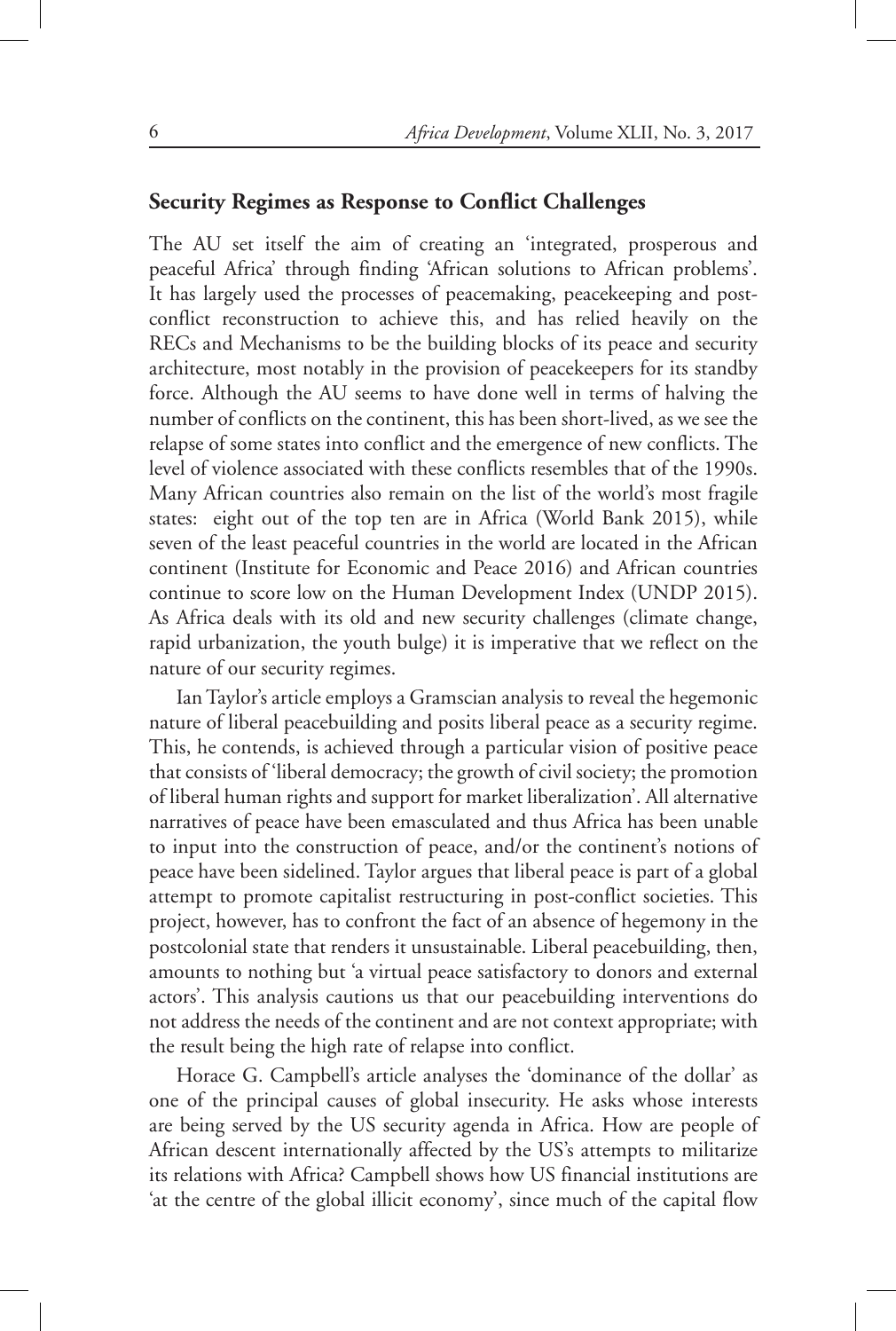is in dollars and therefore passes through US financial institutions, with as much as 55 per cent remaining in the US. He also illustrates how the 'dollar glut' actually forces other countries to financially support the US's global military build-up. The US military in turn is seen as protecting the global architecture of capitalism. Campbell highlights how this military– financial complex plays itself out on the continent in formations such as AFRICOM and in the intervention in Libya. Taylor's and Campbell's analyses are a sobering reminder of the asymmetrical global order. They also remind us that we need to look beyond the technical and operational level of our security regimes and pay more attention to the ideologies informing policies and practice, as well as to the global machinations of capital and how it influences the ways in which we provide security and reconstruct post-conflict states.

Cheryl Hendricks provides an overview of the implementation of the Women, Peace and Security (WPS) agenda in the AU's Peace and Security Architecture. She argues that, although progress has been made, there are still many challenges in relation to representation, programme implementation and achieving the broader transformative agenda of gender equality. She argues that the WPS agenda has been narrowed to focus on the inclusion of women without a deeper reflection on what that participation may mean for legitimizing post-conflict patriarchal and militarized orders.

The MNJTF is a regional response to counter-terrorism in the Lake Chad Basin. It was originally formed in 1998, revived in 2012 specifically to counter Boko Haram, and became operational in 2014. It has been authorized by the AU to deploy an 8,700 – strong force in the region. Usman A. Tar and Mala Mustapha contend that the MNJTF reflects the emergence of a new regional peace and security architecture in the Lake Chad Basin. The Lake Chad Basin Commission (LCBC) consists of Algeria, the Central African Republic, Chad, Cameroon, Niger, Nigeria and Sudan. Some of its members (Nigeria, Niger, Cameroon and Chad) constitute the MNJTF. Tar and Mustapha examine the incentives and challenges of the MNJTF and argue that while this security regimen was established to create regional security and hegemonic stability, it is also driven by resource geopolitics. Although it has registered gains against Boko Haram, most notably with the recapturing of thirty-six towns, its effectiveness is undermined by the contestation for regional power, insufficient funds, operational constraints and a lack of coordination.

Isaac Olawale Albert's article reviews the formation and functioning of the MNJTF. He asks why was it necessary to form this body given the existence of ECOWAS and the Economic Community of Central African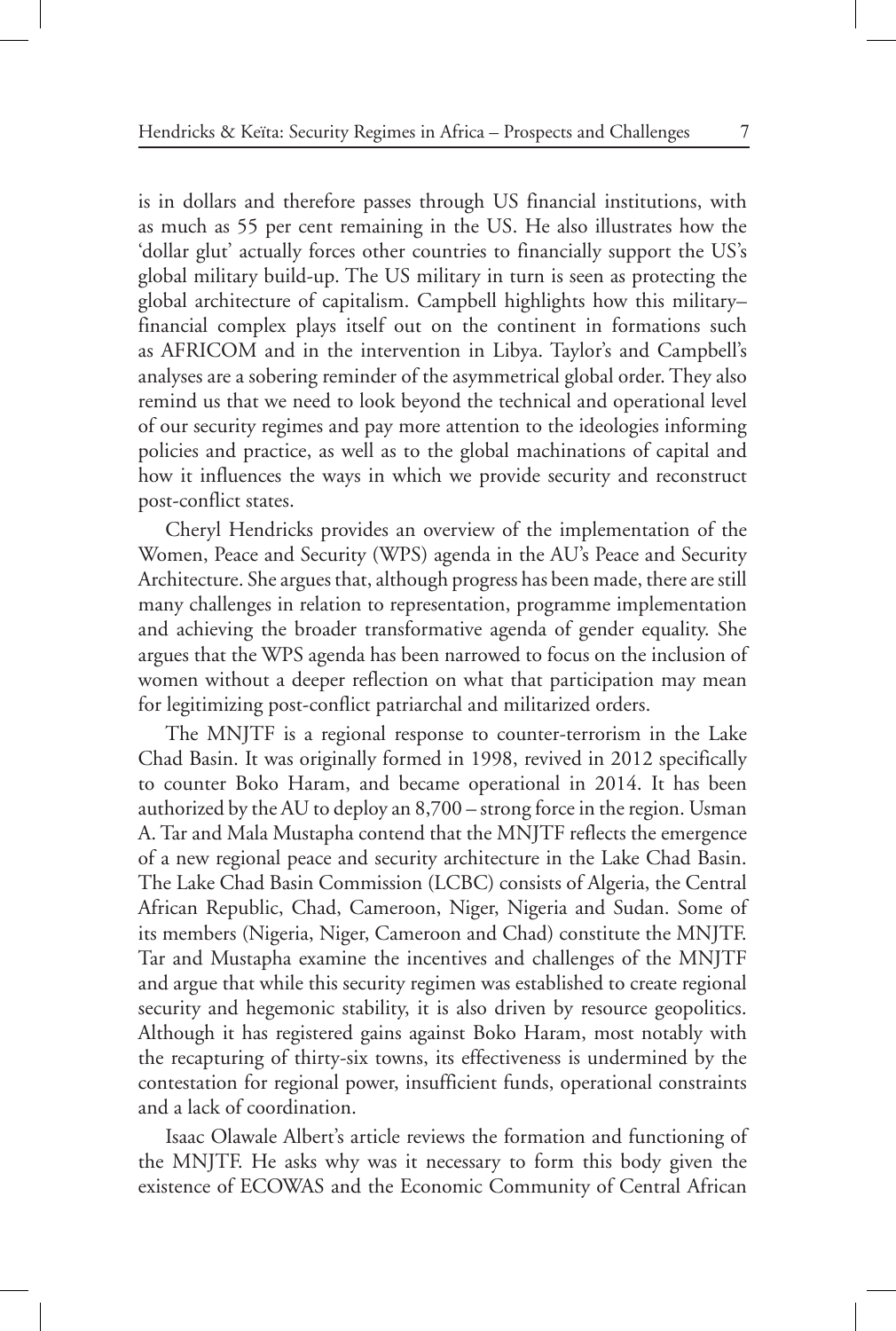States (ECCAS)? He contends that it would have been difficult to get both regional organizations to deploy a peacekeeping mission. The initial mandate of the MNJTF was to 'patrol the Lake Chad region, conduct military operations against arms dealers and suspected terrorists and to facilitate free movement of persons'. Although he views the formation of this security regimen as an example of 'African solutions to Africa's problems', he, too, notes its limitations in terms of a trust deficit and access to funding.

Armel Sambo's article analyses the internationalization of terrorism that motivated states to overcome their domestic rivalry and create frameworks for collaboration on security. The recurring attacks by Boko Haram in the Lake Chad region led the riparian countries to revitalize the LCBC, founded in 1962, to better face the new security challenges. With the implementation of the regional coalition, the MNJTF, the core countries established a military instrument to fight terrorism in this part of Africa.

The formation of the MNJTF is a stark reminder of how conflicts spill across borders, and thus of the need for regional cooperation and solutions through the formation of regional security regimes. These security regimes, however, remain financially and logistically weak and are founded primarily on state-centric stabilization approaches to security. Cooperation in the security sphere is a challenge, as state actors have divergent interests and national and regional politics easily dominate decision-making. These formations are also unable to respond to the many causes of conflict – human security challenges – highlighted above. As such, they can only be one form of response to deal with the multitude of conflict-causing factors.

Dorcas Oyebisi Ettang looks at the possibility of community-based security regimes to combat drug-related crime. She notes that although there are frameworks in place to prevent transnational crime and drugtrafficking in particular, it is easy for traffickers to penetrate Africa's porous borders. Her emphasis is on local and community-based responses to drug-related crime to assist policy implementation, through a study of the Kokstad municipality in KwaZulu-Natal, South Africa. She suggests a number of preventative and support programmes, including addressing economic and social needs, strengthening community policing forums and ensuring stronger cross-border and inter-provincial information sharing. This article is complemented by Nadine Nibigira's, which reviews the jointcommittees set up by the police in Burundi as examples of community security regimens.

Henry Kam Kah's article highlights the food insecurity faced by those in the north of Nigeria and Cameroon as a result of Boko Haram's insurgency. He notes that attacks on livestock and markets and the fact that many people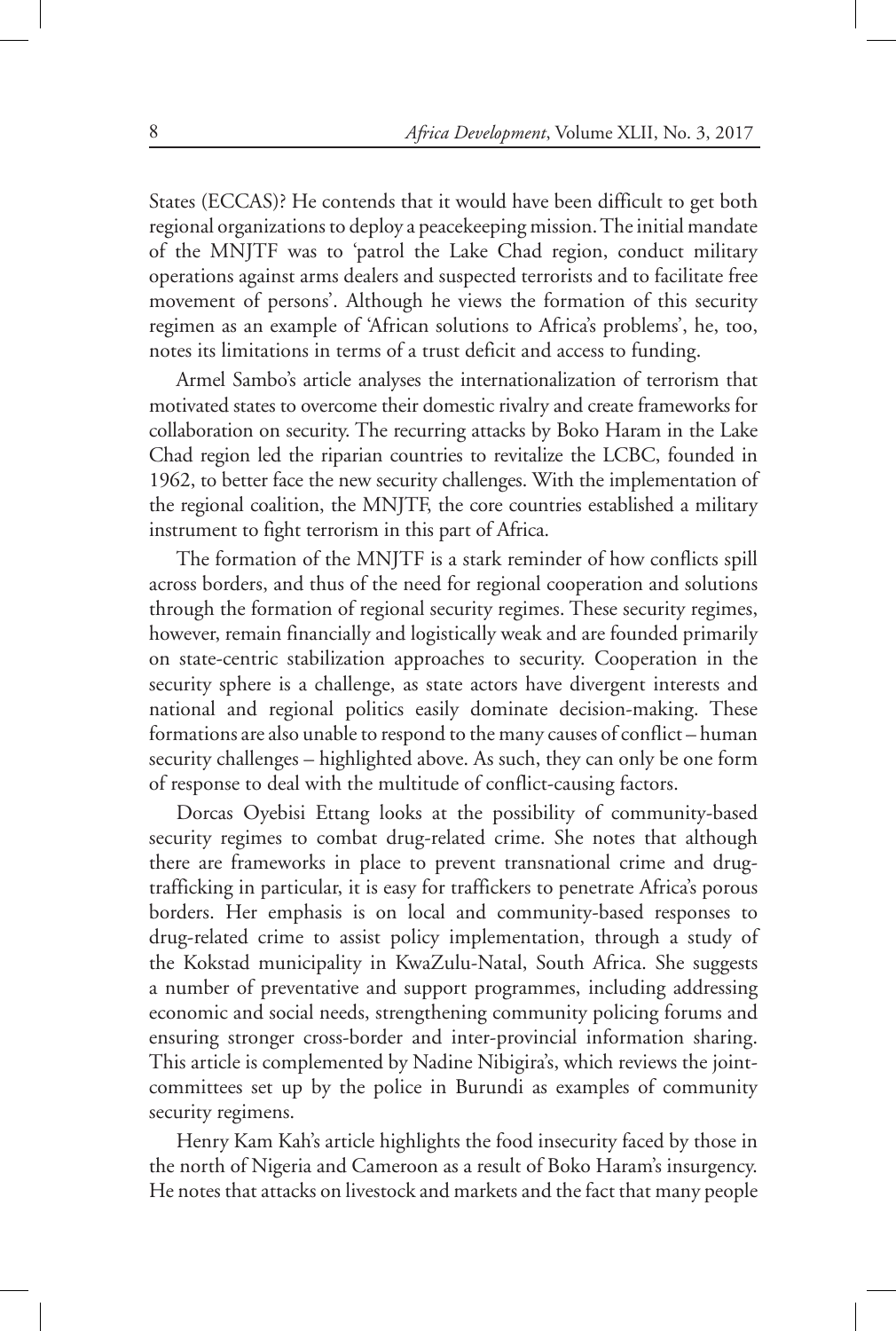have abandoned agriculture have led to over 15 million people in the northeast being food-insecure, with 5.2 million being chronically food-insecure. The majority of internally displaced people in the north can only secure one meal a day. This article focuses our attention on the everyday impact of conflict on the human security of people.

Boubé Namaïwa argues that the naive optimism that describes the practice of Islam in sub-Saharan Africa as moderate must be reviewed. He believes that this posture does not take into full consideration the dynamics of practices in these religious currents. African Muslims are capable of involvement in acts that are often unproblematically attributed to Arab culture. He contends that the democratization of political systems has allowed Islam in Africa to surpass the framework of worship to occupy the public sphere and the street.

In this environment of democratic governance, religious and jihadist discourses become audible. By occupying the public spaces that mosques constitute, radical Islamists have transformed these spaces into genuine political propaganda platforms, similar to the Greek agora. To counter religious violence, the author proposes the de-marginalization of non-European intellectuals, combating unemployment, controlling and limiting certain sermons, controlling financial flows and mobilities and fighting ignorance.

Hamidou Magassa contrasts the capacity of the Malian state to exercise violence with the predatory behaviour of bio-political individuals and families that constitutes and challenges the Malian nation-state over the long run. He argues that, by losing its institutional legitimacy, the Malian state found itself in a situation where it had to struggle to secure itself instead of trying to secure its citizens. Citizens, sometimes with the complicity of the state, had to resort to seeking aid from self-defence militias in areas of the country lacking a state presence. Finally, he argues that state leadership on security matters in Mali will depend on an intra-Malian dialogue that goes beyond external agreements.

Nadine Nibigira's article addresses 'Joint-Committees for Human Security in Burundi'. For this author, if one of the consequences of the implementation of the Arusha Agreement was the creation of a national police force, which was a wish of all the parties involved, the desire was to curb the hegemony of the army on internal security and the maintenance of public order. It was in this context that the establishment of joint human security committees as a new security regime in Burundi was called for in response to the recurrence of political crises that had always had negative implications on the lives of citizens. The early warning and prevention role that a joint human security committee was called upon to play on a day-to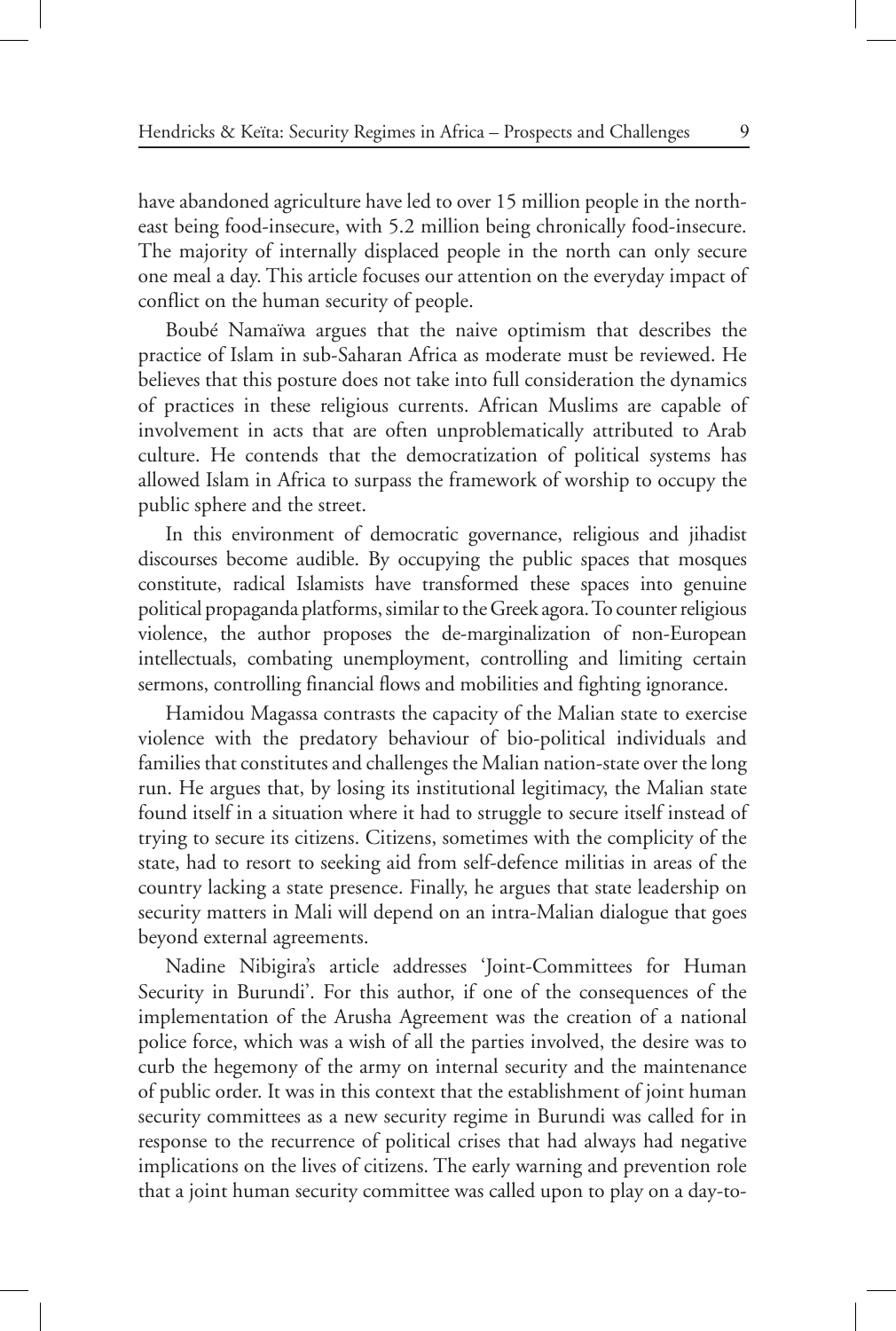day basis was substantially revised by a 2014 ordinance. This decision was seen as a political move that further politicized this security arrangement to reinforce the political power of the ruling regime, which was also politicizing the regular defence and security forces. The current context of post-electoral crisis in Burundi has to be understood in the light of these changes.

The renewed rethinking of security regimes in Africa must not ignore its own limits. It is in this vein that Naffet Keïta starts with the identification, description and analysis of the strategies of security regimes to strengthen the social and public control mechanisms for ensuring security in crisis and transition societies such as Mali. After reviewing the changes in security governance in Mali, he concludes that certain institutional configurations that work in 'strong' states may not be appropriate in states undergoing a transition, where state institutions are weak and the projection of state capacity is limited.

The recent surge in private security agencies is examined to show the transformation of the economy of security sector governance in Mali, the remaking of cities under the influence of this 'bunkering' and the evisceration of public and private spaces through the proliferation of surveillance cameras. Keïta also examines the irrationality of the simultaneous preoccupation by the security firms and public security agencies with the same tasks. Should we in this context talk about the liberalization or the privatization of the security sector?

Moussa Yarbanga and Natiwinde Sawadogo's article reviews constraints related to the security of the mobility of people and goods in Burkina Faso. Their goal is to establish a database based on the mapping of a few border communities that will allow the elaboration of a strategy of mobility of people and goods, road density, and physical and bio-physical constraints on movement. The authors then analyse the movement of people and goods that occurs despite the challenges to such movement. They urge the best use of technological and scientific advances, such as the Geographic Information System (GIS), to map the national territory in aid of security efforts.

Finally, Ambroise Dakouo argues that the reform of security regimes in Africa must take into account traditional local security regimes. In Mali, the historical fragility of the state has always led various communities to take recourse to local security arrangements to ensure their safety. Under these conditions, SSR should involve genuine social engineering projects that seek to take into account both these local sources and social legitimacy.

Together these articles provide us with greater insight into the causes of conflict, its impact and the capacity to respond to challenges. It is clear that many conflicts cannot be resolved by mere military intervention. They require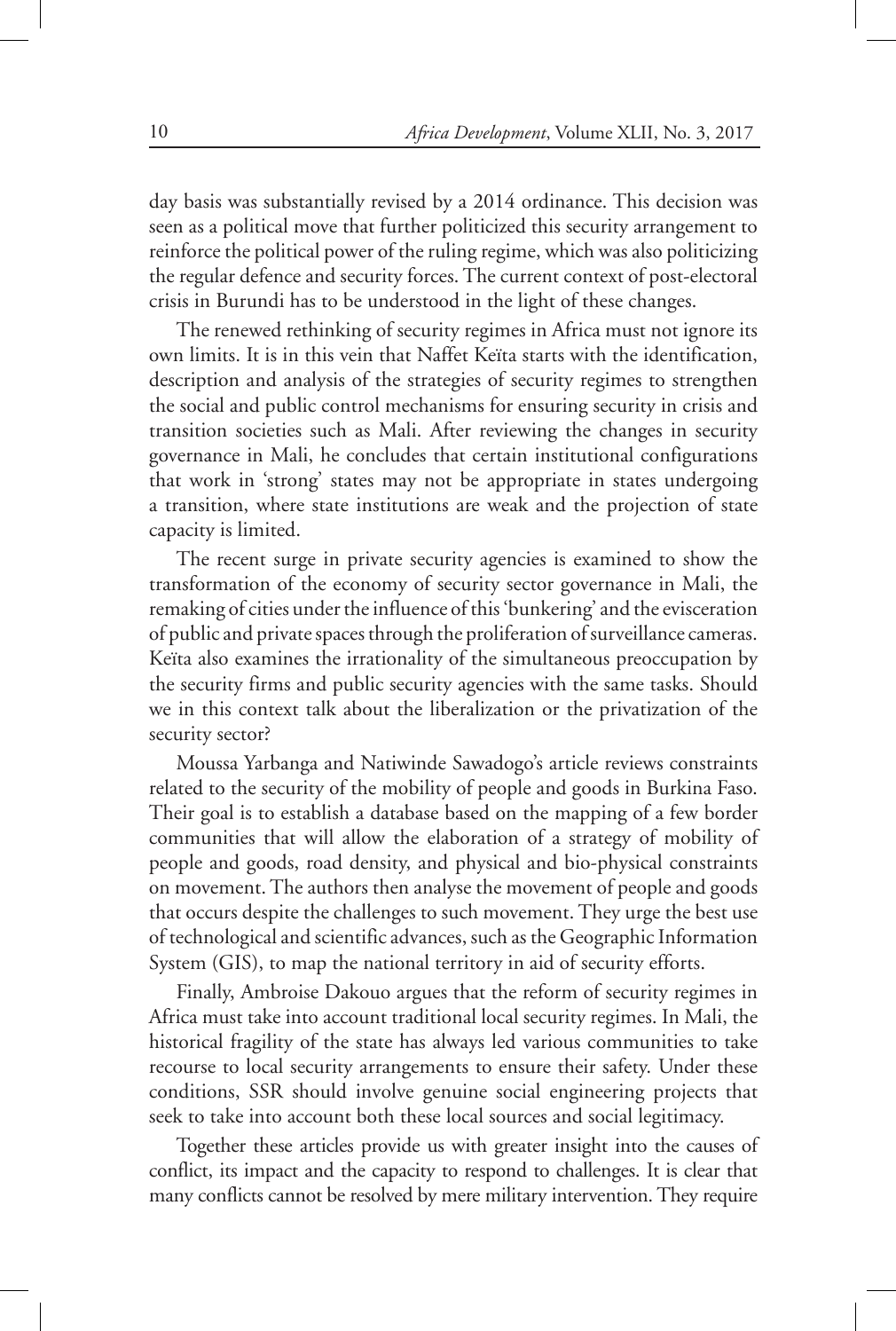political and socio-economic responses. The regional security regimes are also too weak to be effective and sustain themselves. They therefore become dependent upon external assistance, whose forces in turn determine the peace and security agenda. This has led to inappropriate responses, the remilitarization of our societies and repetitive cycles of conflict. It is time for Africa to think outside of the received ways of managing conflicts and to develop more contextappropriate interventions informing security regimens.

This issue will be useful to political actors, non-governmental organizations and technical, financial and security partners involved in the question of security in Africa.

#### **References**

African Union, 2001, *Constitutive Act*, Addis Ababa.

- Alao, A., 2013, 'Islamic Radicalisation and Political Violence in Nigeria' in Gow, J., Olinisakin, F. and Dijxhoorn, E., eds, *Militancy and Violence in West Africa: Religion, Politics and Radicalisation*, London: Routledge.
- Botha, A., 2015, 'Radicalisation to Terrorism in Kenya and Uganda: A Political Socialisation Perspective', *Perspectives on Terrorism* 9 (5).
- Caprioli, M., 2005, 'Primed for Violence: The Role of Gender Inequality in Predicting Internal Conflict', *International Studies Quarterly* 49: 161–78.
- Crenshaw, M., ed., 1994, *Terrorism in Africa*, New York: G.K Hall and Co.
- Ekvall, A., 2013, 'Norms on Gender Equality and Violent Conflict', available at e-ir. info, accessed 14 October 2016.
- Franke, B., 2010, 'Organized Complementarity and African Regional Security Cooperation', *World Politics Review*, 29 June, available at worldpoliticsreview.com, accessed 20 May 2017.

Forest, J.F and Giroux, J., 2011, 'Terrorism and Political Violence in Africa: Contemporary Trends in a Shifting Terrain', *Perspectives on Terrorism* 5 (3–4).

- Ikelegbe, A. and Okumu, W., 2010, *Militias, Rebels and Islamist Militants*, Pretoria: Institute for Security Studies.
- Institute for Economic and Peace, 2016, *Global Peace Index Report 2016*, available at static.visionofhumanity.org, accessed 14 October 2016.
- Jervis, R., 1982, 'Security Regimes', *International Organisation,* Spring, 36 (2): 357–78.
- Krasner, S., 1982, 'Structural Causes and Regime Consequences: Regimes as Intervening Variables', *International Organization* 36 (2): 185–205.
- Mamdani, M., 1996, *Citizen and Subject: Contemporary Africa and the Legacy of Late Colonialism*, Princeton NJ: Princeton University Press.
- Mamdani, M., 2009, *Saviours and Survivors: Darfur, Politics and the War on Terror*, New York: Pantheon Books.
- Mbembe, A., 1992, 'Provisional Notes on the Postcolony', *Africa: Journal of the International African Institute* 62 (1): 3–37.